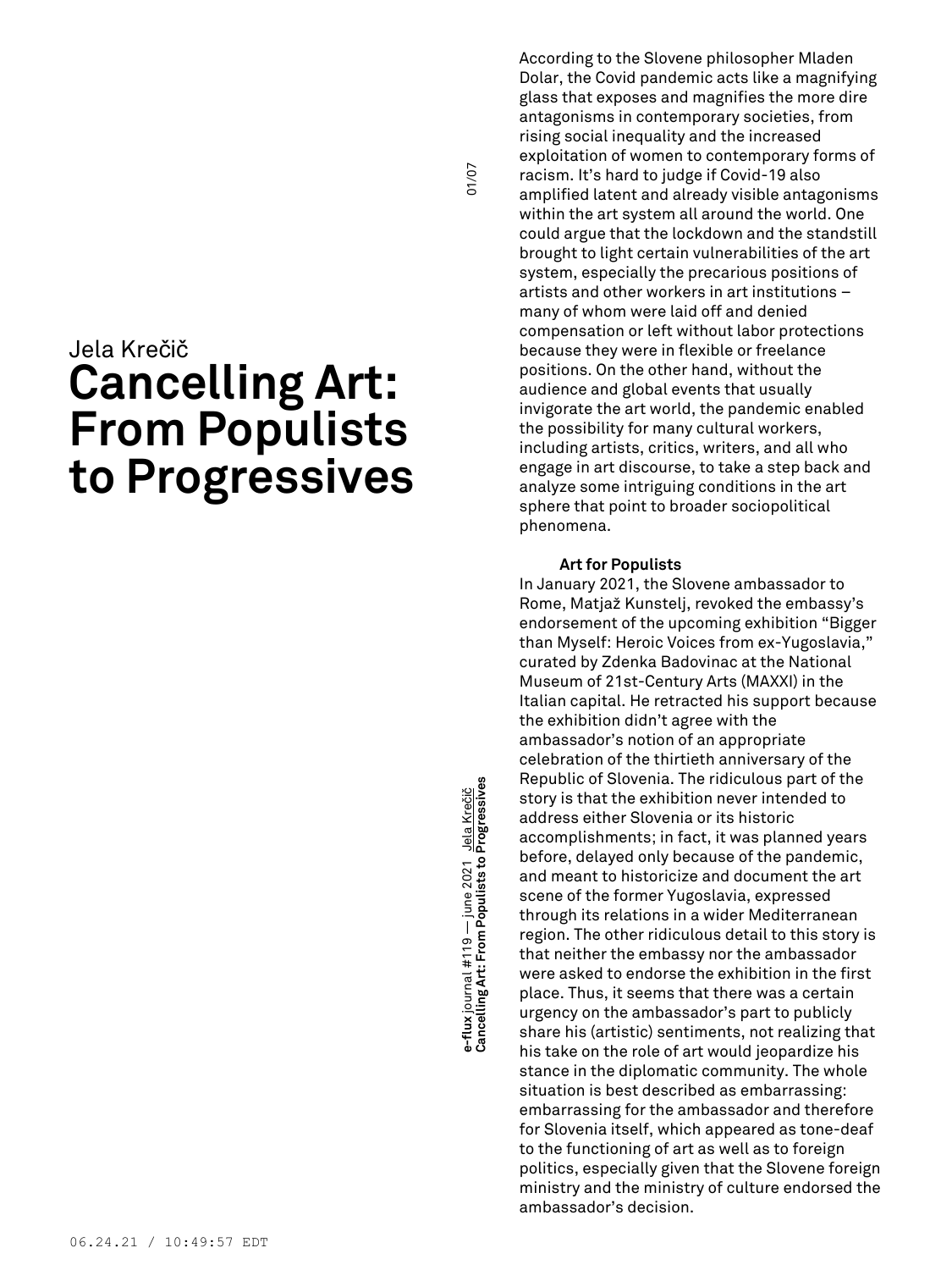The whole event unveiled the pitiful conditions of Slovene domestic and foreign affairs today, but more importantly, it also disclosed a specific right-wing populist stance towards art – namely, that it should function as nationalist propaganda. It therefore came as no surprise that on Prešeren Day, the Slovene national holiday on the eighth of February dedicated to celebrating art and culture, the Slovene prime minister Janez Janša reprimanded all artists in the country who, as he put it, were enhancing divisions and hatred in Slovenia during the pandemic. "From culture, which is the key to nation's spiritual existence and as such a source of people's power when faced with dire challenges, I would expect a different, more state-building attitude." 1

And there we have it: the times are crucial and difficult, so artists should not take advantage of their freedom; they should not contemplate their precarious situation, but rather try to help the state prop up its image. That is the position of today's right-wing populists. Moreover, one can see that challenging and antagonistic art – art that does not actively serve state-building purposes – is not welcome in Slovenia, or at least not eligible for state funding.

This is just one case of a right-wing, populist government in Europe executing its power in the domain of art. By prescribing the roles of art and artists, it has joined frightening nationalist tendencies in several countries in Eastern and Central European, from Hungary and Poland to Serbia to Slovenia.

The strains of populism coming from the above-mentioned countries are explicitly critical of former authoritarian communist regimes and former communists, while their strategies – although in the service of a different ideology – are almost identical to those of past totalitarian rulers. That said, one must realize that in the former Yugoslavia, at least in the eighties, many forms of dissidence, including controversial art, were more or less tolerated or even endorsed by the Communist Party. So one has to conclude that the right-wing populists in Eastern Europe are adopting even more hardline maneuvers than their authoritarian communist predecessors. Like the former ruling authoritarian Communist Party, today's right-wing populists think that art should empower the state and celebrate the nation or the regime. In both cases, art has a clear task provided by the governing party, and the art community must adhere to it. Those in power today believe that the art sphere should



02/07

*Bigger than Myself: Heroic Voices from ex-Yugoslavia*, 2021, curated by Zdenka Badovinac. Installation view, MAXII, Rome, Italy.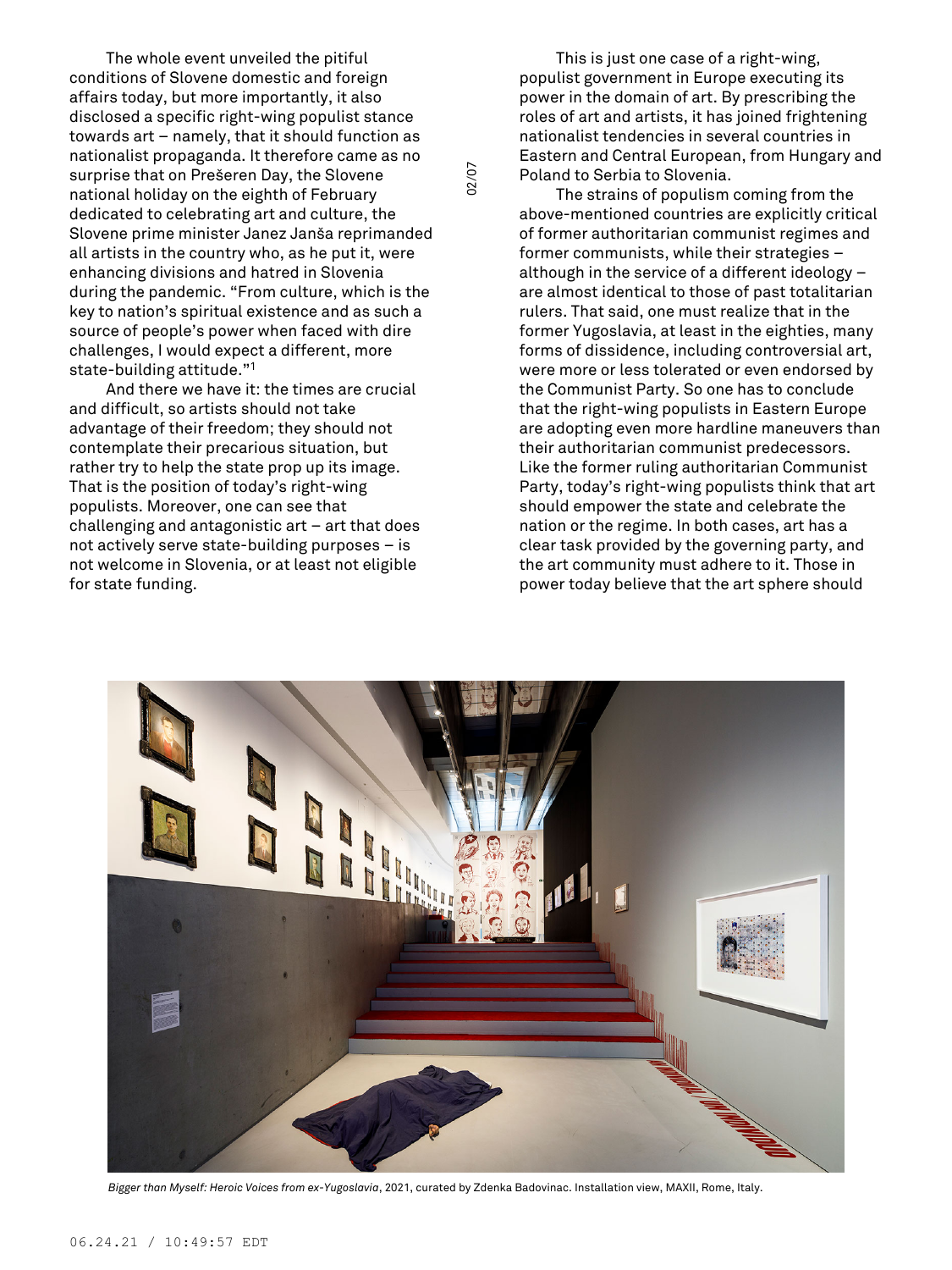not have autonomy because it is largely subsidized by public money (at least in Slovenia); art must serve the rulers' agendas. It shouldn't surprise us that these populists so often rail against disciplines that challenge such an understanding of power. The political agenda overrides any professional objection. And, of course, if you are not satisfied by the rulers' decisions, you can always try out your artistic or other ideas on the open marketplace. To emphasize how much this political line has strayed from the most modest democratic standards would be to state the obvious. However, at least in Slovenia, one should take notice of how quickly the transition from a relatively normal-functioning art system to a populist one took place over the course of the last year or so since the current government came to power.

## **Preemptive Cancellation**

At the end of last year, another story came out that raises parallel concerns while demonstrating a different form of (self- )censorship. The National Gallery of Art, the Museum of Fine Arts Boston, the Museum of Fine Arts Houston, and the Tate Modern decided to postpone an exhibition of Philip Guston's work titled "Phillip Guston Now." Guston needs no introduction as he is considered one of the greatest American painters of the twentieth century. From very early on in his adult life, in the early 1930s, he was an avid civil rights activist, when such engagement was not yet fashionable but highly risky. Later, in the sixties, he produced paintings that depicted members of the Ku Klux Klan. These works can be understood as a critical reaction to white supremacy based on Guston's firsthand experiences of extreme American racism, which he endured as a Jew. The leaders of the four acclaimed institutions expressed concern that, in a time of the Black Lives Matter movement, Guston's images could trigger people of color and activists for black liberation. Kaywin Feldman of the NGA, Matthew Teitelbaum of the MFA Boston, Gary Tinterow of the MFA Houston, and Frances Morris of the Tate Modern explained that they decided to postpone the exhibition "until a time at which we think that the powerful message of social and racial justice that is at the center of Philip Guston's work can be more clearly interpreted."<sup>2</sup>

It has become abundantly clear how "politically correct" discourse and the sensibilities of so-called "cancel culture" have become tools of the art-system hierarchy, enhancing an image of museums' self-doubt and self-reflection. As much writing by contemporary activists and theorists of black liberation show, this is only a cosmetic reaction. The new social

**Cancelling Art: From Populists to Progressives** 03/07 e-flux journal #119 — june 2021 Jela Krečič<br>Cancelling Art: From Populists to Progressives **e-flux** journal #119 — june 2021 Jela Krečič

03/07

climate demands that the artistic sphere recognize its blind spots and start accepting those who were systematically excluded from museum collections, exhibitions, and canons. To a certain extent, one can only commend the few art institutions that admitted that the art system was almost always a willing accomplice to dominant social power structures and their accompanying ideology. Now some have started to rethink and rebuild their collections and exhibitions more and more from the point of view of those without power, though many have opted for cosmetic rather than structural changes, as seen in the Guston fiasco. 3

I believe it is important for art institutions to contemplate their role in the (re)production of social antagonisms, though I don't believe "political correctness" can contribute to any relevant systemic change. The main goal of this type of liberal, representational politics is to satisfy the prescribed demands of the enlightened liberal elite while the power structure of the museums, including the art market and capitalism, remain unscathed. One could also speculate whether and to what extent the museums' new politics further enrichment the elite – under the umbrella of diversity. 4

But my dispute with the four museums does not concern their sensitivity to what has become known as "cancel culture." I can accept that institutions, especially if they want to flourish in a wider social environment, have to communicate with their audiences. However, in the case of Philip Guston, I was alarmed by the preemptive withdrawal of the exhibition. Before there was any protest, before there were any offended individuals on the horizon, the museums already decided to wait for a more suitable time, which will allegedly secure "a clearer interpretation" of Guston's work. In this respect, the four eminent institutions de facto subordinated themselves and their programs to a standard that has very little to do with art (or social justice), and that they themselves remain the progenitors of. And not only that: they are subordinating art to a standard that cannot stand as a standard. It is more a subjective whim that can come from anyone in any given moment without any reason or argumentation, based solely on a the kind of feeling usually formulated in a Twitter rant. Furthermore, does any work of art, even the oldest of masterpieces, have "a clear interpretation"? The only art that has a clear interpretation is either art conceived and promoted by totalitarian regimes (Hitler's and Stalin's come to mind) or commercial art: graphic design and advertising. With these two examples in mind, there are connections to be drawn between the way liberal forms of museum selfcensorship operate and the way several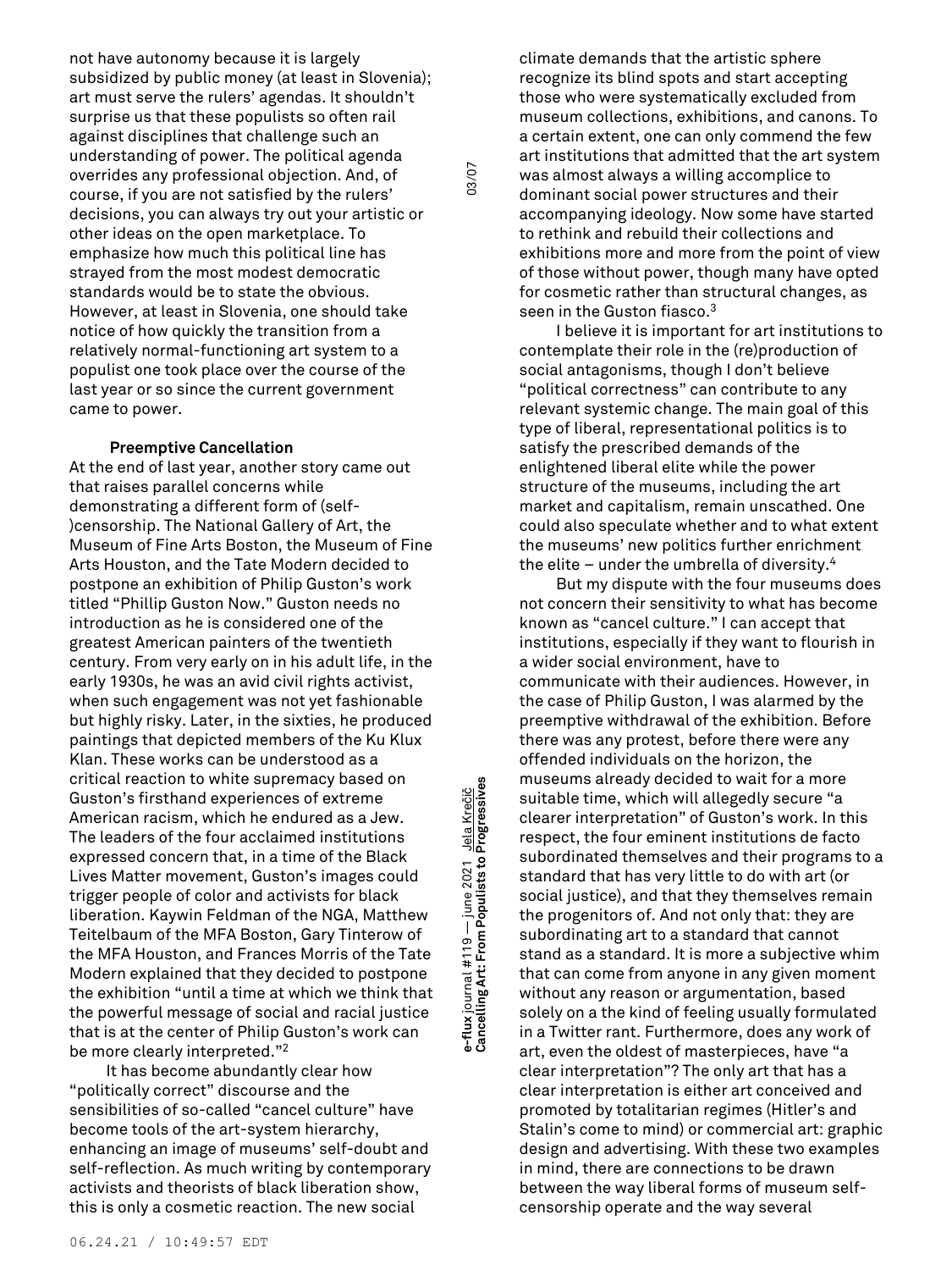countries in Eastern and Central European have begun to troll and withdraw funding for nonnationalist art.

# **The Politics of a Cemetery**

I have always considered museums as essential to any society because they present very specific types of artifacts and knowledge to the public. The workforces in museums – the curators and all of those who take care of and preserve collections, who create and design catalogs, the writers and the critics, the cleaners, programmers, educators, and guards – are the backbone of art. They guarantee (at least ideally) that the works on display or in the collection are carefully chosen and studied for the benefit of public. The institution stands for these choices, investigations, and explorations of art.

I would like to further elaborate this point by referring to Boris Groys's essay "On Art Activism," in which he compares museums to cemeteries. Museums, he claims, mortify objects. A certain artifact loses its function the moment it enters the museum. However, he finds this function of the museum to be its most important. Contrary to our everyday reality, to our consumer culture, and to cutting-edge designs and new technological "breakthroughs" that profess to improve our daily lives, the museum gives up on ideals (of progress) in advance:

The aim of design is to change reality, the status quo – to improve reality, to make it more attractive, better to use. Art seems to accept reality, the status quo, as it is. But art accepts the status quo as dysfunctional, as already failed, from the revolutionary or even postrevolutionary perspective … By defunctionalizing the status quo, art prefigures its coming revolutionary overthrow. Or a new global world. Or a new global catastrophe. 5

Art institutions, therefore, enable us to look at things critically; they make us see the status quo as already failed, and its every improvement as a sign of impending doom. In other words, they demand that viewers give up their many prejudices (about art and life) and look at the collected items from a different perspective. In the museum, visitors are not strictly reduced to consumers and they are not "to be consumed." Going to an art museum is a complete waste of time (and usually money), but this is its most important quality in an era where everything and everyone has to be accounted for. In museums, viewers confront times and spaces from the past; they can acknowledge corpses (artifacts) of our civilization in new ways, and maybe even realize that our global civilization is already a



04/07

Philip Guston, *Courtroom*, 1970. Oil on canvas. Copyright: The Estate of Philip Guston. Courtesy of Hauser & Wirth.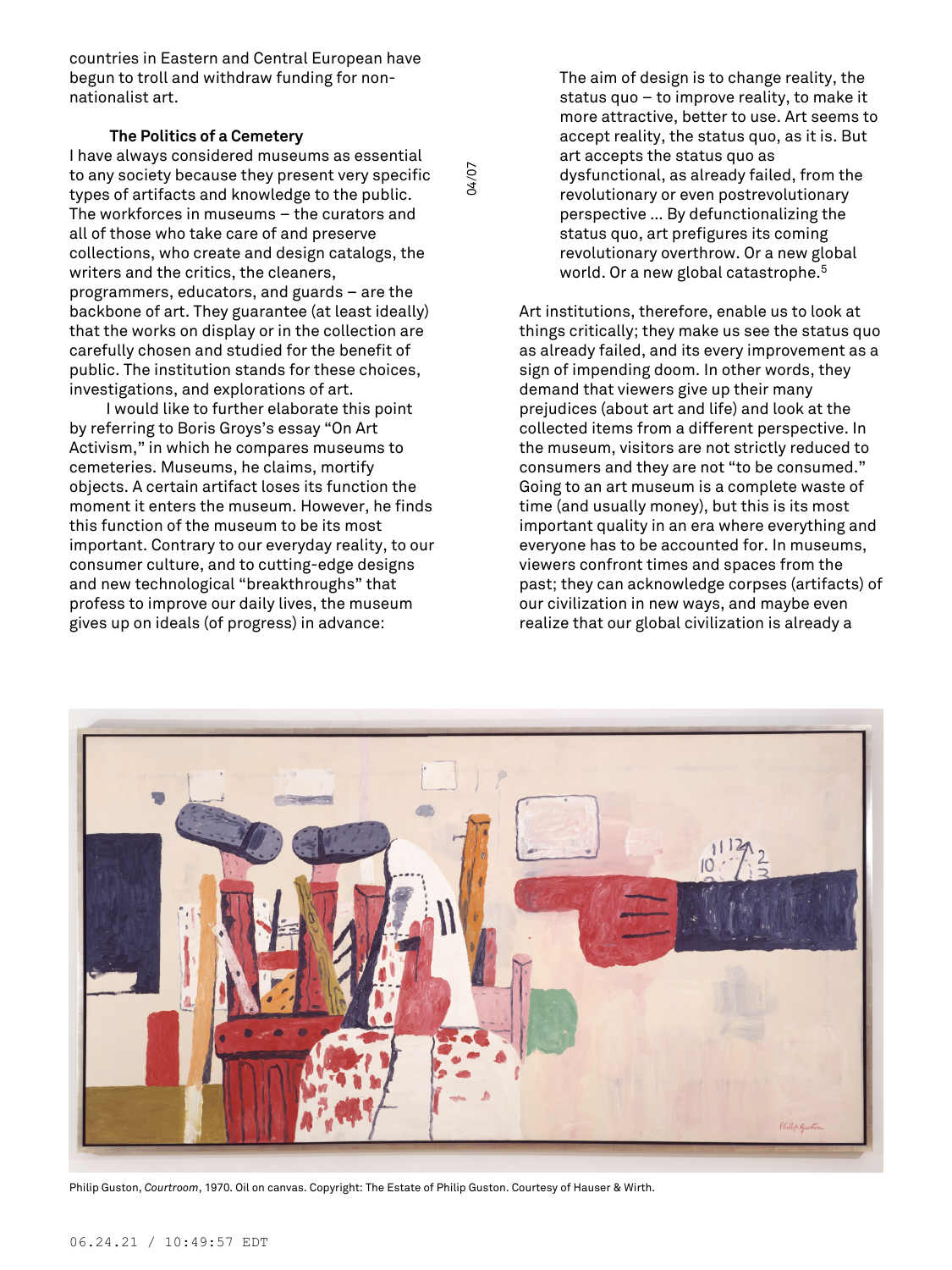corpse, at least in some respects. In a museum's dedication to the defunctionalization of artifacts, one can indeed find its most political dimension: the museum engages people differently than supermarkets or any other consumerist institution.

To put it in another way, museums conform to different standards of exhibiting and engaging with audiences, so they should be given the benefit of the doubt. One has to assume that the works on display were selected by professionals who followed professional procedures and codes. And one has to assume that the artworks are not exhibited to hurt anyone's feelings, although they may (intentionally or not) provoke strong emotions. 6

This does not mean that one has to agree with a museum's selection, its collection, or its exhibitions. A museum should challenge viewers, it should provoke polemics. However, these polemics should be articulated in a reasonable fashion: not through "cancelling." Selfcensorship based on the presumption that someone might be offended by the professional work of an artist and of museum employees goes against the mission of both art and museums, and against public wellbeing too. Moreover, one could argue that cancel culture prevents real political change by trying to use cosmetic reforms to address deep social injustice, thereby sweeping that injustice under the rug. One can only imagine how the art world would look if all its constitutive elements were judged from the point of view of their possible offensiveness, potential harm, toxicity, etc. I am quite confident that there would hardly be any art left, historical or contemporary.

If one part of my argument against canceling Guston and cancel culture in general is based on the function of museums, the other part concerns the function of artworks. I would argue that in modern Western history, the prevailing function of art was to be offensive to dominant sensibilities. In the modern age, art was never created to make people feel good, to further their well-being, to reinforce their prejudices; on the contrary, it undermined established aesthetics and sometimes prevailing social values and orders through the function of the works' production and reception. To demand that art be non-offensive, polite, and allinclusive, that it conform to fashionable social norms and sensibilities, is to deprive it of its main power: to challenge the constraints of our senses, our sensibilities, our minds, and our world. No one can prescribe in advance what a good piece of art is, or what its effect is going to be; no one can say what kind of art resonates with the challenges of our reality. This is exactly the reason why we should restrain ourselves

**Cancelling Art: From Populists to Progressives** 05/07 e-flux journal #119 — june 2021 Jela Krečič<br>Cancelling Art: From Populists to Progressives **e-flux** journal #119 — june 2021 Jela Krečič

05/07

from imposing any such restrictions on art, and rather focus on allowing art to challenge dominant forms of power, aesthetics, and violence. Constraining it for the wrong reasons – for example, to fulfill liberal notions of selfcensorship and to avoid controversy – is in some ways to do something very similar to what the populists are doing – the only difference being the criteria for cancellation: populists cancel art that isn't sufficiently nationalistic, while institutions that pretend to be "progressive" cancel art that they construe as potentially harmful to viewers, while inflicting actual harm on these viewers through their connections to systems of global violence. Instead of heeding and responding to the legitimate demands of liberation movements, such forms of cancel culture take the place of structural changes and produce a patina of progressiveness.

## **Judging What's Cancelled**

Here I would like to turn to Kant's conception of aesthetic judgment, i.e., judgment of taste. Kant's analysis of aesthetic judgment is a useful tool for examining the destructive effects of socalled cancel culture. It also offers a way forward. In his *Critique of the Power of Judgement*, Kant writes:

> If [someone] pronounces that something is beautiful, then he expects the very same satisfaction of others: he judges not merely for himself, but for everyone, and speaks of beauty as if it were a property of things. Hence he says that the *thing* is beautiful, and does not count on the agreement of others with his judgment of satisfaction because he has frequently found them to be agreeable with his own, but rather *demands* it from them. He rebukes them if they judge otherwise, and denies that they have taste, for he nevertheless requires that they ought to have it; and to this extent one cannot say, "Everyone has his special taste." This would be as much as to say that there is no taste at all, i.e. no aesthetic judgment that could make a rightful claim to the assent of everyone. 7

Kant's argument about aesthetic judgment here seems contradictory. If judgments of taste are based on the pleasure or displeasure of the individual, then they are judgments based on subjective feelings. At the same time, these kinds of judgments demand the assent of others, meaning that aesthetic judgments are subjective but also seek universal acceptance. How does one understand this? I believe Kant's point is actually very coherent. The field of beauty (or ugliness) is a unique one. Viewers approach it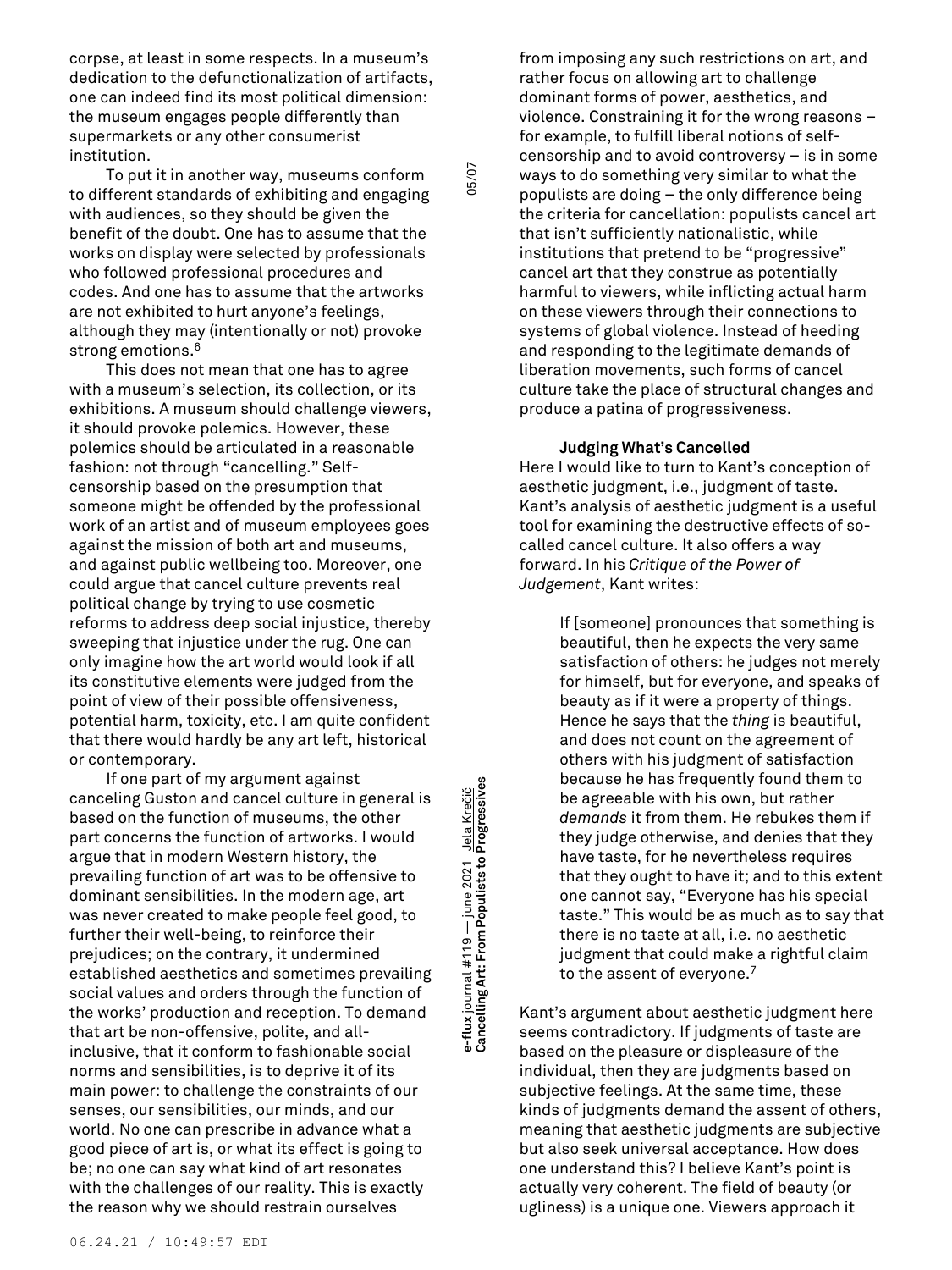with the subjective senses that they possess (feelings of pleasure or displeasure), but to debate these feelings they have to elaborate judgments in a way that can be endorsed by all reasonable people.

Kant implies that the *form* of aesthetic judgment has to be inclusive of everyone. (He stresses that acknowledging everyone's "taste" isn't possible, since if it were, we would not be able to talk of taste at all.) So in an aesthetic judgment, one has to mold one's immediate impulse (a feeling) into a form that can be understood by anyone. This doesn't mean that everyone has to agree, but it does mean that everyone should be able to understand and respond to it. Its (inclusive) form is agreeable to everyone, although some can passionately disagree with its content.

Although some things grouped under the label "cancel culture" are on the right side of liberation, too often they take an individual impulse (pleasure, displeasure) and express it in a form that destroys social bonds. Kant's notion of aesthetic judgment is rooted in the perspective of a social, communal, public good. You are allowed to disagree, but your disagreement must come in a form that does not diminish our common public domain.

At its worst, cancel culture can be a force of social disintegration. Anyone who feels offended can launch a violent verbal attack and demand that this or that problematic artifact be removed. The aggressiveness of cancel culture seems radical to liberal sensibilities, when in fact it is not radical enough. Instead of supporting real processes of radical change or heeding the demands of liberation movements, it covers up social problems with mandates for capitalist "diversity, equity, and inclusion." The problem is not just the violent single-mindedness of this sort of judgment, but also the presumption that the "I" is always right, and that this "I" has a right to claim its right. For the agents of cancel culture, their right, and being right, is the goal in itself. It doesn't matter to them if the form of their judgement is destructive. Kant argued the opposite: it is not important to be right (to have a correct judgment); what's important is to have the right form of judgment (a Universal form), regardless of the substance.

One can of course debate furiously with directors of major museums and demand that they respond. However, the form of criticizing museums cannot be just a slur or an angry complaint. If it is, the museums are not obliged to respond.

I find Kant's reasoning productive not only for the contemporary art field but also for the field of politics. It is not enough for a given political struggle to be "right"; the form of

**Cancelling Art: From Populists to Progressives** 06/07 e-flux journal #119 — june 2021 <u>Jela Krečič</u><br>Cancelling Art: From Populists to Progressives **e-flux** journal #119 — june 2021 Jela Krečič

struggle is crucial. Any progressive political project requires not just the "right" political agenda, but also on the "right" political form. If it is to be genuinely political, if it is to deliver meaningful systemic change, its form has to be an inclusive form. We might also say, in a further extension of Kant's argument on aesthetic judgment, that this inclusive form is the only way to fight the dangerous forces of contemporary right-wing populism.

**×**

06/07